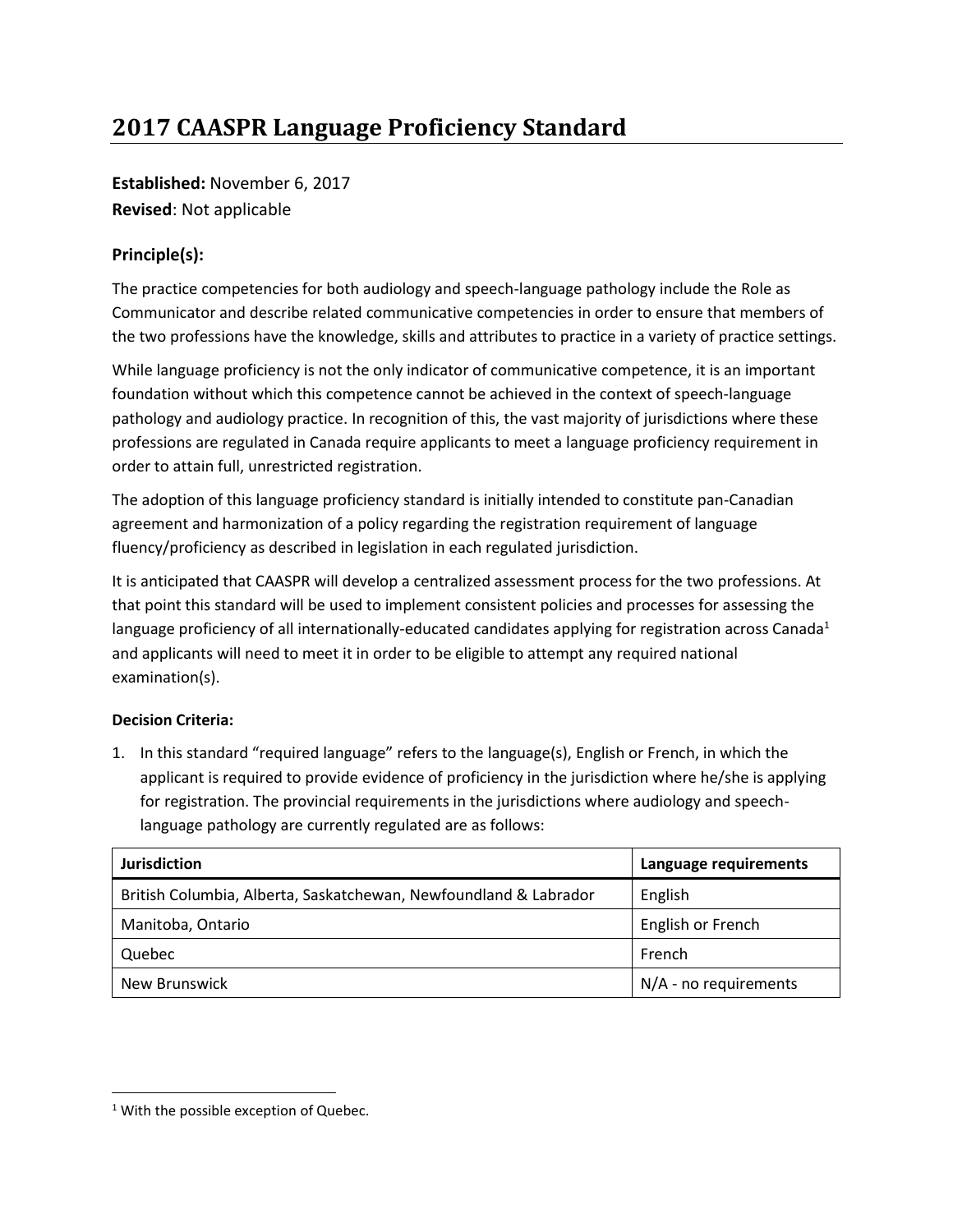- 2. Applicants meet the language proficiency requirement in one of the following ways:
	- a) Graduation from a program accredited by the Council for Accreditation of Canadian University Programs in Audiology and Speech-Language Pathology (CACUP).

**Evidence required:** Official academic documentation (diploma, transcripts) required to meet the education requirement of registration, sent directly from the university to the regulatory body.

b) Evidence of completion of an entire audiology or speech-language pathology university degree in the required language (this must include all didactic learning and clinical practice). In jurisdictions where both official languages are accepted, the applicants may have completed their degree in English and/or French;

**Evidence required:** Academic credential assessment report which includes indication of language of didactic and clinical instruction or official attestation sent directly from the university to the regulatory body.

c) Achievement of the required minimum score on a standardized language fluency test in the required language. All components of the test must be completed using the same test.

**Evidence required:** Official test results on one of the tests indicated below, completed within the two years prior to application, sent directly from the testing agency to the regulator.

| Language                        | English                                                     |                                                               | <b>French</b>                                                                                                                                                  |                                                                  |
|---------------------------------|-------------------------------------------------------------|---------------------------------------------------------------|----------------------------------------------------------------------------------------------------------------------------------------------------------------|------------------------------------------------------------------|
| Test                            | <b>TOEFL</b> inter-net<br>based test (iBT)                  | <b>IELTS</b><br>(AC or GT)                                    | Test d'évaluation du français<br>(TEF) or TEF Canada                                                                                                           | Office québécois de la<br>langue française (OQLF)                |
| Required<br>minimum<br>score(s) | Speaking: 26<br>Listening: 26<br>Reading: 22<br>Writing: 24 | Speaking: 7.5<br>Listening: 8<br>Reading: 7.5<br>Writing: 7.5 | Level 5<br>Expression orale (speaking): 371<br>Compréhension orale (listening): 298<br>Compréhension écrite (reading): 248<br>Expression écrite (writing): 371 | Passing mark set by the<br>OQLF & reviewed by the<br><b>OOAQ</b> |

3. The acceptable standardized language tests and scores<sup>2</sup> are as follows.

 $\overline{a}$ 

**Note:** *While other jurisdictions may adopt all tests as part of their language proficiency policy, in Quebec the French language proficiency requirement and associated acceptable test(s) are determined by the OQLF, in consultation with the provincial regulator.*

 $<sup>2</sup>$  These are informed by language benchmarking work for the professions completed by the Canadian Centre for</sup> Language Benchmarks (CCLB) and mapped to Canadian Language Benchmark (CLB) of 9 in all domains of language use (speaking, Listening, Reading and Writing).